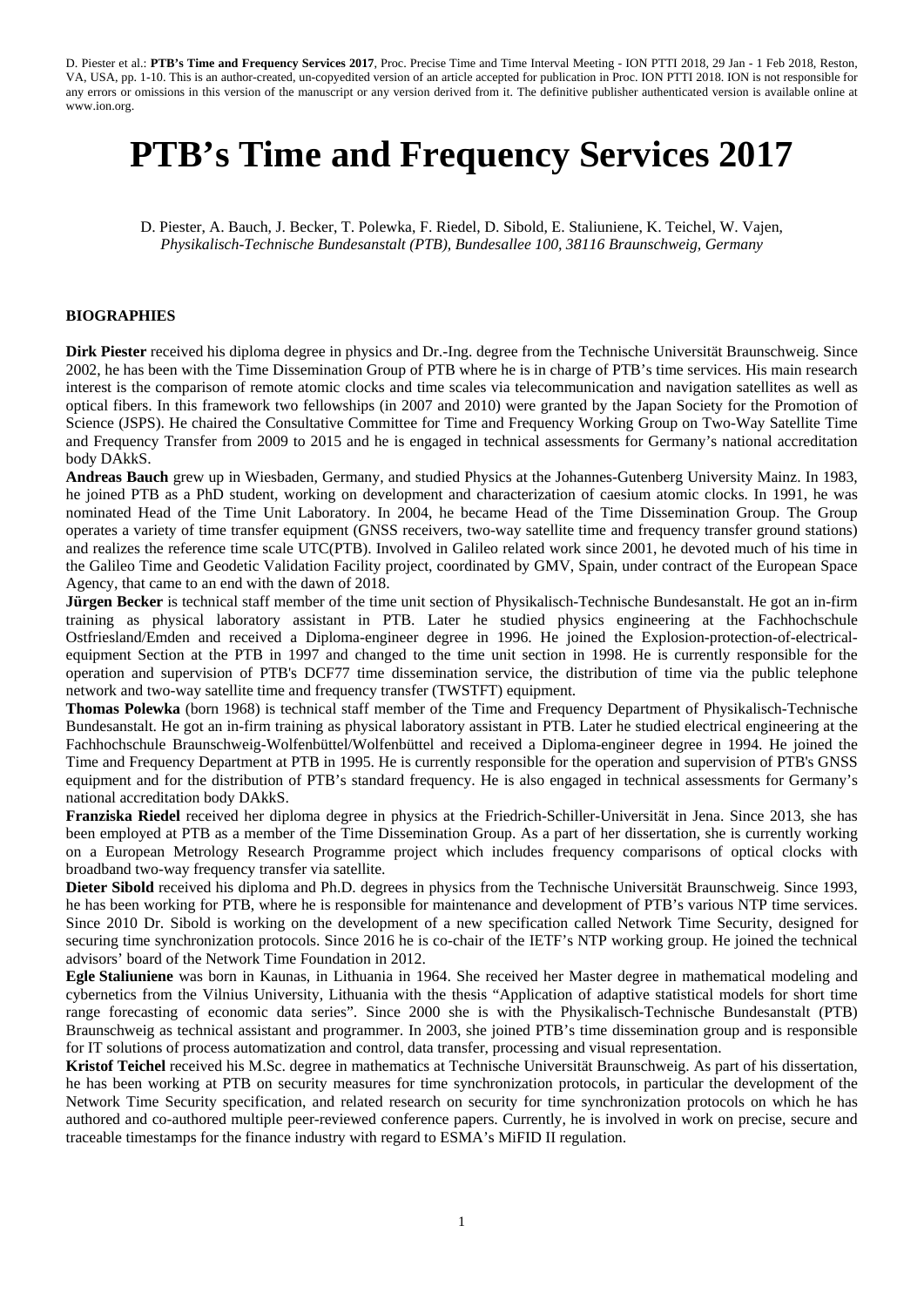**Wilfried Vajen** (born in 1962) received his diploma degree in electrical engineering from the University of Applied Science in Hannover in 1992. Since 2014, he has been employed at Physikalisch-Technische Bundesanstalt (PTB) as member of the IPbased Time Dissemination Group. He is currently responsible for the operation and monitoring of PTB's various NTP time services and its internal PTP infrastructure.

## **ABSTRACT**

PTB's time services accessible to the common public comprise the operation of Network Time Protocol (NTP) servers, a telephone time service and the standard frequency and time dissemination by the low frequency transmitter DCF77. New achievements in such services have been gained by improving the timing infrastructure for connecting external facilities to the local reference time scale, PTB's realization of Coordinated Universal Time, UTC(PTB). A new NTP server setup including smart meter-gateway administrator servers has been installed. Monitoring of signals from the long wave time service from the Europäische Funkrundsteuerung GmbH (EFR) and of Galileo timing signals has been included in the routine operations.

PTB, like other national metrology institutes (NMI), publishes regular reports on measurement results of GPS time derived from the satellite signals compared to the local reference time scale based on well calibrated receivers. These reports give confidence that the broadcast GPS signals provide a good approximation to UTC in both frequency and time. Accreditation bodies usually require accredited calibration laboratories to subscribe to the GPS monitoring reports from their NMI as part of the process of demonstrating traceability. The content and format of PTB's Time Service Bulletin has been revised and extended accordingly. It contains now not only the differences "GPS time – UTC(PTB)" but also "Galileo System Time (GST) – UTC(PTB)" and "GST – GPS time", as reported in Galileo navigation messages.

On initiative of Deutsche Telekom Technik (DTAG), PTB continues to support the operation of fiber optic time transfer of UTC(PTB) (one pulse-per-second) and frequency (10 MHz) signals to a test center of DTAG in Bremen. In early 2018, the link will be extended to the DTAG main timing facilities in Frankfurt am Main. All these activities result in a broader availability of German legal time. Furthermore, PTB organized and participated in GPS equipment calibration exercises, to support BIPM in the framework of the generation of Coordinated Universal Time (UTC).

## **INTRODUCTION**

Coordinated Universal Time UTC is established at the Bureau International des Poids et Mesures (BIPM) by a post-processing computation based on the data of about 450 atomic frequency standards maintained in about 75 timing laboratories distributed worldwide. These laboratories are operated in many cases inside of National Metrology Institutes (NMI). They provide local realizations of the UTC time scale that is usually acknowledged as the national reference of time, and in addition they may also perform activities in the following fields:

- *development* of primary frequency standards and clocks,
- *participation* in international synchronization experiments,
- *dissemination* of time and frequency standard signals,
- *development* of accurate time and frequency transfer techniques,
- *research* on clock characterization and time scale algorithms,
- *calibration* of time and frequency equipment.

In fact, PTB's Time and Frequency Department is active in all these fields, and this report only covers a small part of the activities. PTB operates dedicated devices for the generation and monitoring of the standard time and frequency signals that are distributed locally and to remote users by different means, such as dedicated computer networks, telephone lines, and LF transmissions. The number of requests of the public NTP service approaches 6000 per second. The number of accesses to the telephone service remains in the range between 1700 and 1800 per day. The standard frequency and legal time transmitter DCF77 is still the most prominent part of PTB's time services. The number of operational receivers in Germany and Europe is estimated to be more than 100 Million. These features, together with the instrumentation suitable to calibrate time and frequency devices in terms of their specifications (time, frequency, frequency instability) complete the traceability chain foreseen in the Mutual Recognition Arrangement (MRA) put in force by the Comité International des Poids et Mesures (CIPM). PTB staff is also supplying their expertise to the German accreditation body DAkkS and are involved in the organization of national and international inter-laboratory comparisons which are instrumental in assessing the measurement capabilities of secondary calibration laboratories, that are the end level of the traceability chain devised by the CIPM MRA. The integration of the use of reception and processing of signals of the newer Global Navigation Satellite Systems (GNSS), such as the European Galileo and the Chinese BeiDou are discussed as well.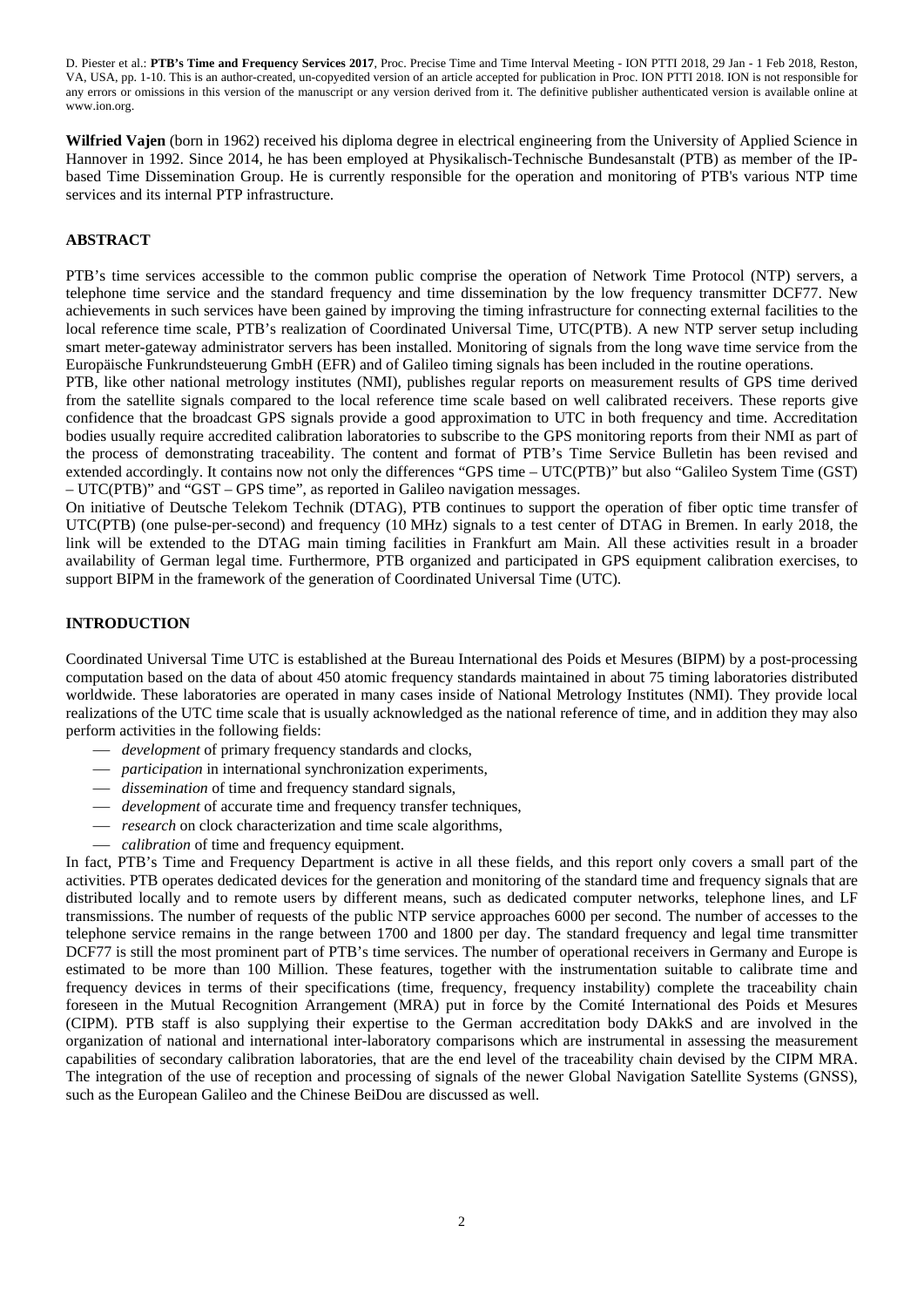## **PTB'S TIME SERVICES**

PTB provides three services for the common public. These Network Time Protocol (NTP) servers, a telephone time service and the standard frequency and time dissemination by the low frequency transmitter DCF77. This PTTI Lab Report subsequently covers each of the services in some detail. Basic information about the respective service are repeated from previous laboratory reports [1, 2].

#### **Network Time Protocol Servers**

PTB is currently refurbishing and extending the architecture of its NTP-based internet time service. The purpose of these activities is to enhance the redundancy of the time service infrastructure, to facilitate its operational tasks, and improve its monitoring capabilities (see Figure 1). The new setup will comprise up-to-date hardware to continue the service of three publicly accessible NTP servers and, as a new service, two smart meter-gateway (SMGW) administrator servers for dedicated customers. Two NTP servers will be available for internal clients. Like the current system, the new setup will be distributed between PTB's datacenter and the time laboratory, but the two facilities will be connected internally by exploiting the superior performance of precise time protocol (PTP) capable servers and switches. Furthermore, the new setup will provide enhanced redundancy, monitor and control facilities for better availability and robustness of the services.



Figure 1. Schematic layout of PTB's new NTP time service infrastructure. The NTP server instances in the host systems H1 and H2 at the time laboratory are synchronized via PPS (pulse per second) and standard frequency (NF = 10 MHz) to UTC(PTB). The NTP time server instances in the host system H3 at the PTB's datacenter are synchronized to its internal clock which is disciplined by the PTP grand master located at the time laboratory. Red lines: PPS and NF signals, blue lines: PTP signals, black lines: GNSS and LF signals.

PTB's IP-based time service infrastructure comprises several groups of NTP server instances, each group intended for different purposes. The first group contains the NTP servers ptbtimeN.ptb.de,  $N = 1, 2, 3$ . These servers provide PTB's public and freely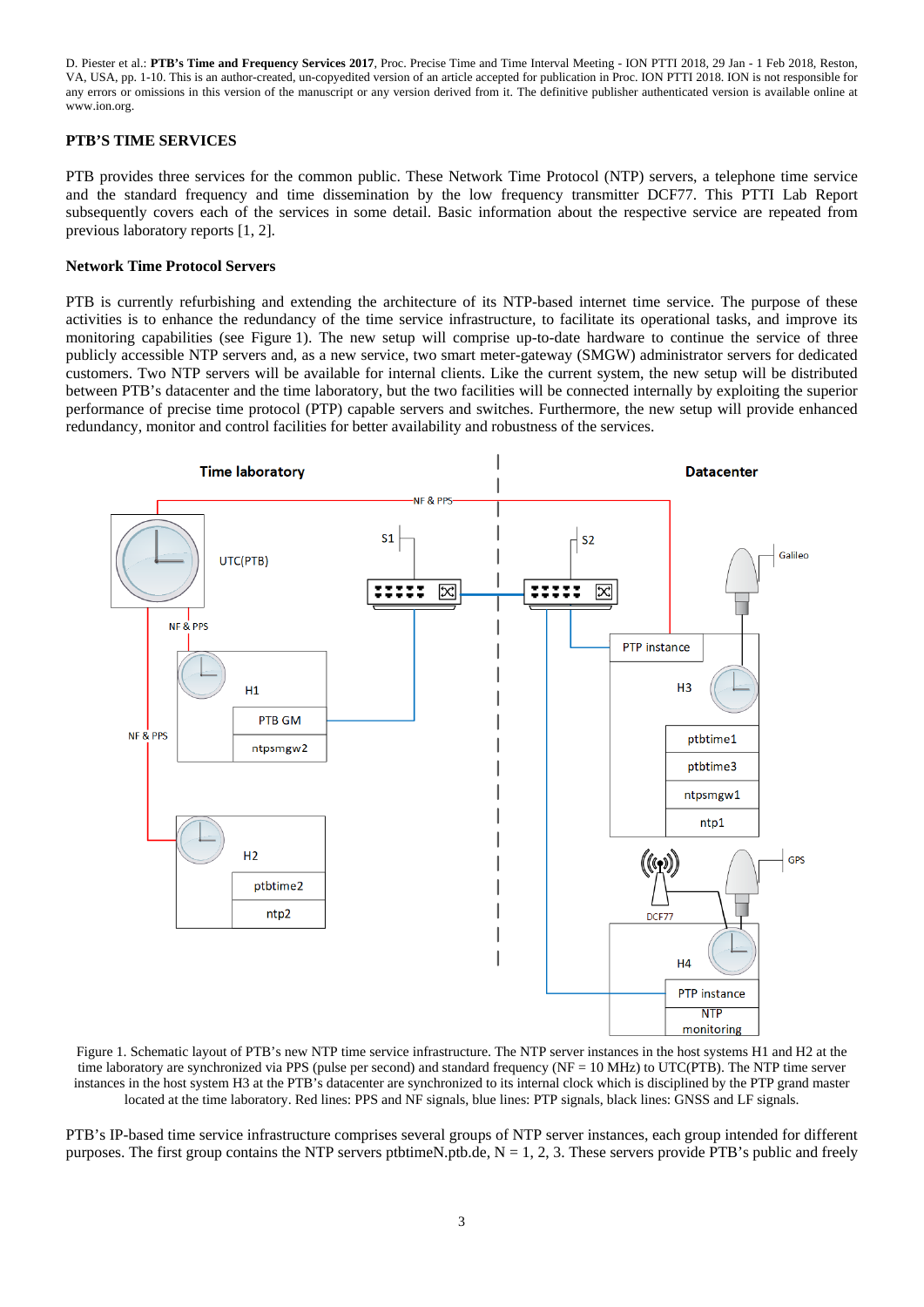accessible NTP time service. The second group is formed from the NTP servers ntpsmgwN,  $N = 1, 2$ . They provide a fee-based authenticated NTP service based on NTP's pre-shared key approach defined in RFC 5905 [3]. This service was established because of PTB's duty to provide a secured NTP time service for the Smart Grid Initiative of the German Federal Ministry of Economic Affairs and Energy. The third group, comprised of the NTP servers ntpN,  $N = 1$ , 2, provides time service for PTB's internal infrastructure.

All NTP server instances are based on individual CPU modules hosted by commercial time server hardware (H1, …, H4). These instances are distributed between PTB's datacenter and the time laboratory as displayed in Figure 1. The time server distribution ensures that in case of a failure of a host system at least one NTP server instance from each group of NTP server instances remains accessible. The host system H1 at the time laboratory and H3 at the datacenter also provide each a PTP master clock, respectively. The NTP time servers and the PTP master clock within the host systems H1 und H2 at the time laboratory are synchronized to the PPS (pulse per second) and standard frequency representing UTC(PTB). During normal mode of operation, the PTP master clock in the host system H1 functions as PTP grandmaster (GM) clock. The NTP time servers in the host system H3 are synchronized via PTP to the PTP GM in the time laboratory. The PTP packets are routed over two PTP capable switches (S1 and S2) configured as transparent clocks and linked via an optical fiber. In case of a failure of the PTB GM at the time laboratory, the PTP instance in H3 at the datacenter will act as PTB GM. In this case either the PPS from the time laboratory or the Galileo signal will be used as primary reference to represent UTC(PTB). All utilized host systems are built from commercial equipment with high reliability reputation which (hopefully) simplifies the operational task compared to the current infrastructure.

The monitoring capabilities of the new setup are elaborated. To this end a separate host system (H4) is installed at the datacenter. This system hosts an NTP server and a PTP instance for monitoring all other NTP servers and PTP instances, respectively. The monitoring instance is also responsible to automatically shut down any NTP server or PTP instance which is in a faulty condition. To this end, the monitoring instance needs to have timing information which is independent of the timing sources from the monitored time server infrastructure. It therefore applies DCF77 as primary reference to synchronize to UTC(PTB). In order to avoid false positive actions due to disturbed DCF77 steering it also tracks GPS.

As displayed in Figure 2, the access rate of the public available NTP server instances has increased during the last four years from about 3000 to 6000 requests per second. These numbers include only the access to the NTP service. The access to Daytime and Time Ports are not monitored. The number of customers of the fee-based authenticated NTP time servers is small, hence the access rate remains very small  $\ll 10$  requests per second).



Figure 2. Accumulated number of requests/responses per second from 1<sup>st</sup> January 2014 (MJD 56658) until 31<sup>st</sup> December 2017 (MJD 58118) for the publicly available NTP servers ptbtimeN,  $N = 1, 2, 3$ .

#### **Telephone Time Service**

PTB's telephone time service provides accurate time to computers and data acquisition instruments via automatic access. Traceable time is delivered via a direct telephone line using the so-called "European Telephone Code" [4, 5]. Connection is performed under the phone number +49 (0)531 512038 via modems according to CCITT V.22: baud rate: 1200, full duplex, parity: none, data bits: 8, stop bits: 1, auto-line feed: no. The uncertainty is between 1 s and a few milliseconds, depending on whether the one-way delay is corrected for by measuring the round-loop delay or not. At present, PTB operates three Time Distribution Systems (TDS1, TDS2, and TDS3), designed and manufactured by the Technical University Graz many years ago. Each TDS is connected to a modem and two of them are connected via Eumex converters directly to the public telephone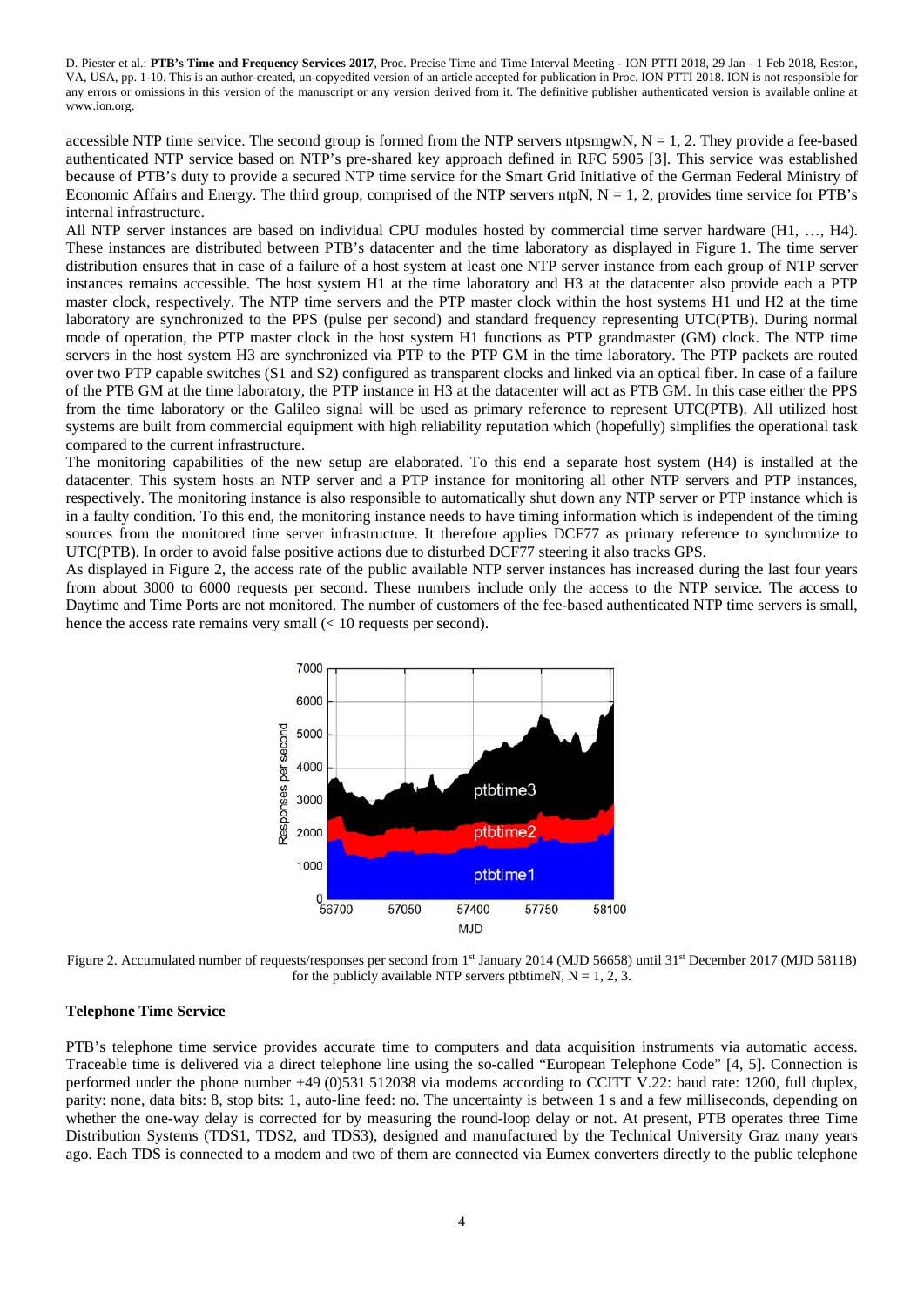ISDN network. Incoming calls are preferably routed to TDS2 working as the primary TDS. In case TDS2 is busy the call will be routed to TDS1. The facilities at the user's site consist of a switched-line modem and a computer on which suitable software must be installed to establish the connection, evaluate the time code received and synchronize the computer clock. Since 2013, about 1800 accesses per day have been processed with a slight decrease during the last two years (see Table 1).

| Year | Calls per day |
|------|---------------|
| 2013 | 1809          |
| 2014 | 1804          |
| 2015 | 1764          |
| 2016 | 1775          |
| 2017 | 1727          |

Table 1. Number of calls per day, averaged over 1 year, processed by TDS1 and TDS2.

Figure 3 depicts the number of calls per day averaged over one month and their division to TDS1 and TDS2 for the period January 2016 – December 2017. The service is mainly used in Germany by utility providers (gas transport sector), to get secure legal time information without the use of the Internet.



Figure 3. Number of Calls per day (averaged over one month) and their division to TDS1 and TDS2 for the period January 2016 – December 2017.

Comparable services are available in other countries, among them Japan and USA, but especially different European institutes offer similar services with a uniform time code [6]. The telephone services in other European countries are sometimes offered as services subject to charges and can be reached only from the respective country network.

The nearly constant and high number of about 1800 calls per day backed the decision to provide this service further on. However, the infrastructure of analogue and ISDN telephone lines is about to be dismantled in the not so distant future in Germany. Thus, for a further provision, tests are ongoing to verify that this service could be transferred to all-digital internet communication. Via a dedicated telephone-over-IP line with a so-called "digitization box" installed at PTB, TDS3 is accessible for external users. Test synchronizations with two industrial companies have been organized and have been performed regularly since July 2015 and are ongoing. After initial sporadic occasions of failure in operations, a "4-hour-service" has been agreed upon with the Deutsche Telekom. In summary, the feasibility of using the telephone time service in an all-digital environment has been demonstrated and will be ensured for the foreseeable future.

## **Low Frequency Transmitter DCF77**

Still today, the low-frequency transmitter DCF77 represents the by far the best known service to disseminate legal time for Germany. Operated in Mainflingen (coordinates: 50°01' north, 09°00' east), approx. 25 km south-eastern of Frankfurt am Main, the DCF77 signal can be received not only in Germany but also in most of central Europe. Standard frequency of 77.5 kHz and coded time information are transmitted. Both are generated on the transmitter site from PTB equipment and broadcast via facilities operated by Media Broadcast GmbH under contract. The service and the technical installations have been described in detail elsewhere [7], here we only report on the availability of the service.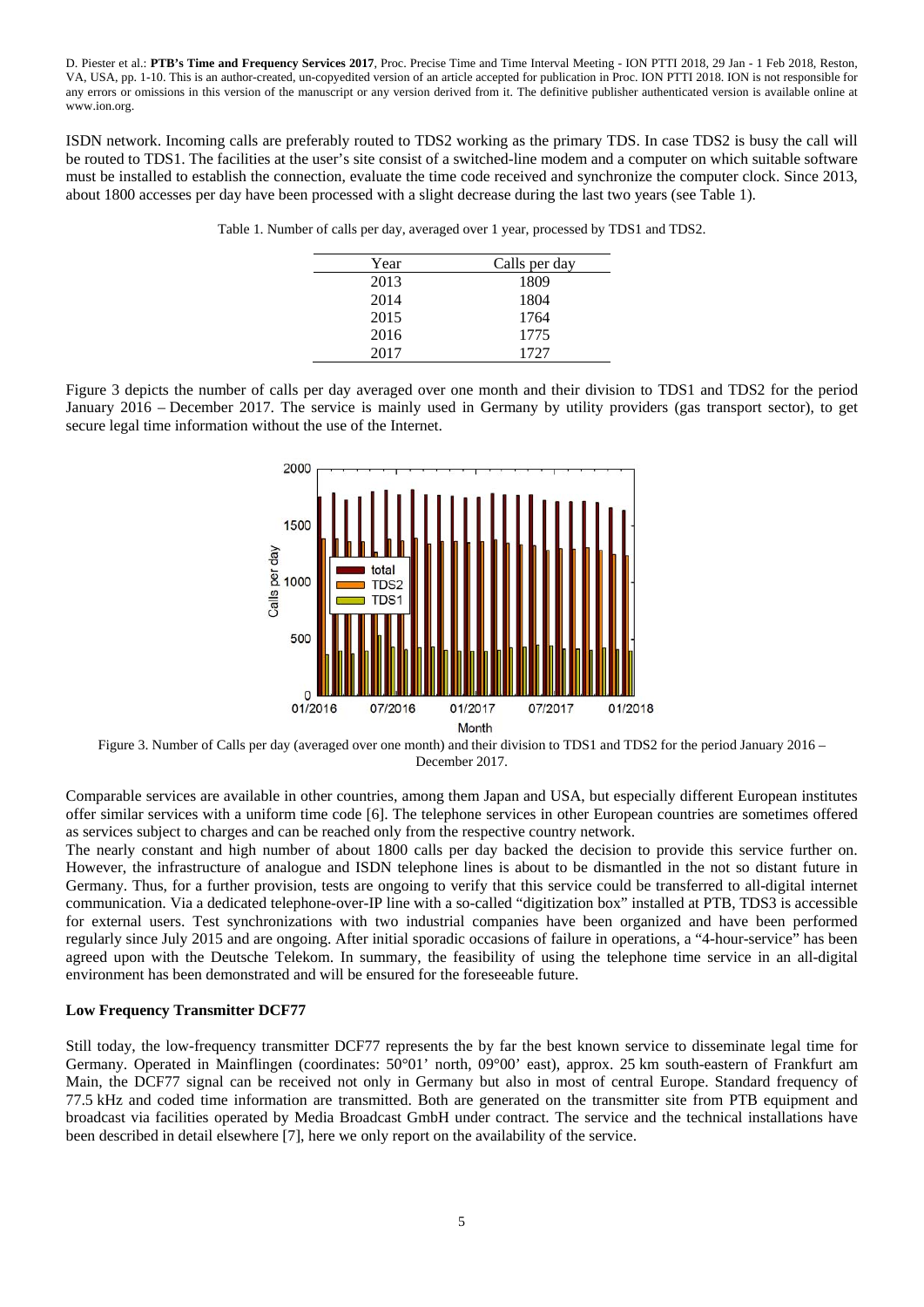DCF77 is in continuous operation (24/7) and the contractually agreed availability with the operator is 99.7 % per year, corresponding to a permitted down time of about 24 h per year. A backup transmitter and antenna secure this availability figures. Downtimes with durations longer than two minutes have been observed with a distribution as depicted in Figure 4 and the annual temporal availability of the DCF77 time service during the past 10 years is depicted in Figure 5. The most frequent cause for interruptions of longer duration was the electric detuning of the antenna resonance circuit by displacement of the antenna in heavy storm or freezing rain. When the mismatch becomes too large the transmission is interrupted. During 2016, major work on the antenna installations became urgent and resulted in unusually long downtimes.



Figure 4. Distribution of transmission outage durations per year (averaged from 2008 to 2017).



Figure 5. Annual availability of DCF77. Downtimes with durations of less than 2 minutes are not considered.

The availability of the DCF77 service is secured by a long-term contract with the operator of the transmitter facilities ensuring guaranteed service until 2021 and negotiations about the operation of DCF77 after 2021 will take place in due time.

## **MONITORING TIME SIGNALS BROADCAST BY EFR LONG WAVE TRANSMITTERS**

PTB and the Europäische Funkrundsteuerung GmbH (EFR) agreed to install a monitoring system for EFR timing signals, which are part of a long-wave service for encrypted transmission of various data services, e.g. of control commands and tariff information in service of utilities to support tariff, load, and generation management in the electricity sector (see [8] for some details). EFR operates three transmitters, each with a range of about 500 km, which provide reliable coverage over a large part of Central Europe. The broadcast time-of-day information is derived locally and autonomously using GPS receivers at the transmitter sites. The monitoring system at PTB provides a comparison of the timing information obtained from the received EFR signals with UTC(PTB). It has furthermore been agreed that PTB provides the results of this monitoring in a dedicated bulletin which is publicly available via an ftp server (ftp://ftp.ptb.de/pub/time/bulletin/efr/). Making use of these signals and their documentation provided by PTB, users in Germany and neighboring countries have one more means to relate their local clocks to German legal time.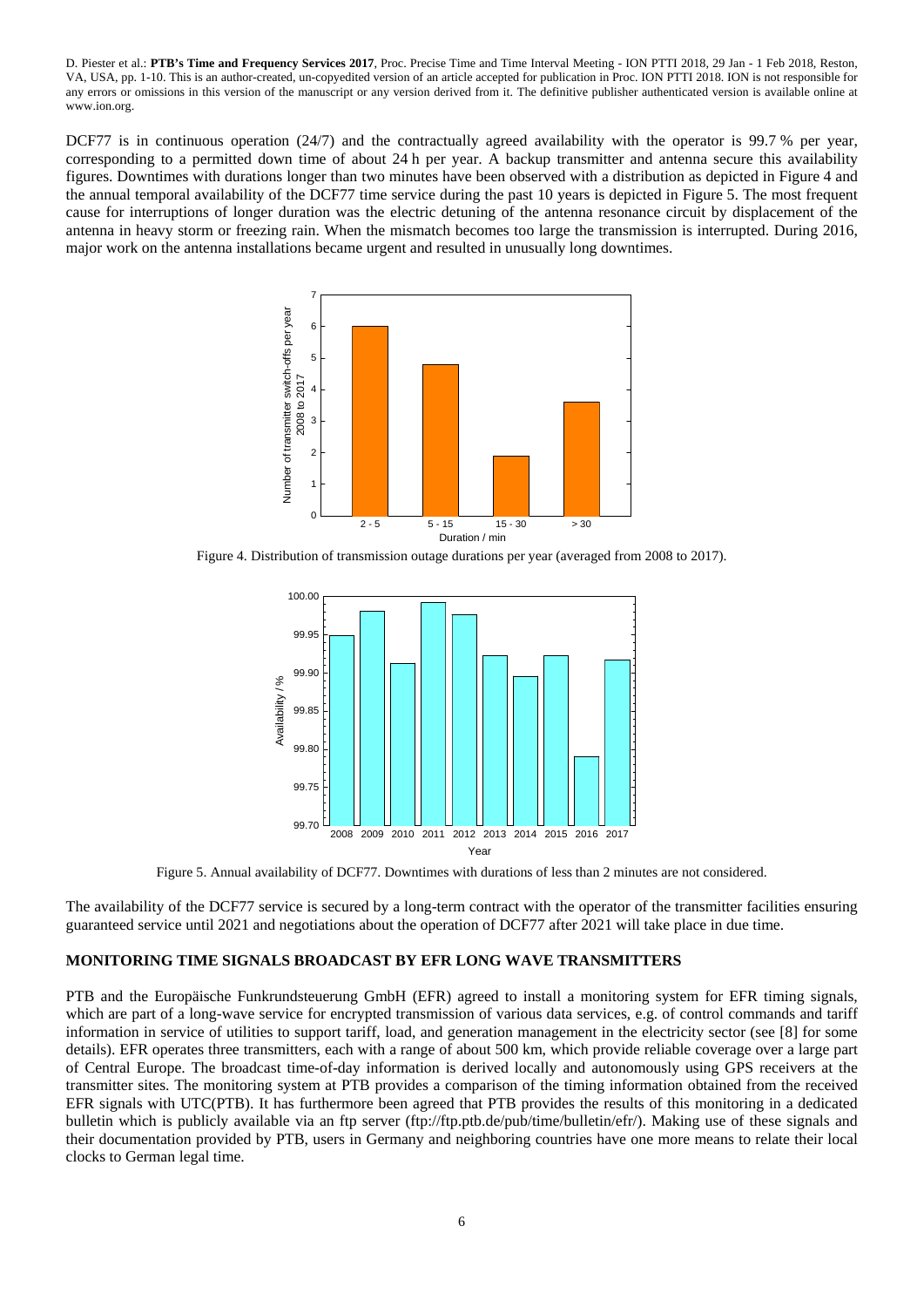#### **GNSS-BASED CALIBRATION SERVICES**

PTB continues to offer (in cooperation with BIPM and alike French and Spanish institutes) calibrations of GPS time links to other European NMIs as well as other research institutes. In 2017, PTB has organized and conducted three so-called G1G2 calibration trips to ESTEC (Noordwijk, the Netherlands), DTAG (Frankfurt am Main, Germany) and BKG (Wettzell, Germany). The latter campaign continues in early 2018. In addition, the future reference GNSS receiver of UFE (Prague, Czech Republic) got its GPS P1 and P2 internal delays calibrated by a common-clock exercise performed at PTB. Results of all campaigns are published on the BIPM web (https://www.bipm.org/jsp/en/TimeCalibrations.jsp) from where also the calibration reports can be downloaded.

#### **GNSS TIME TRANSFER**

Up to 8 GNSS time transfer receivers from four different manufacturers have been operated during recent years in PTB. Their observations are compared daily and checking for anomalies is done in an automated way. Standard daily observation files in the format CGGTTS V2E (or V2 for older receivers) [9] and in RINEX format are publicly available for the previous day and backwards at ftp://ftp.ptb.de/pub/time/GNSS/ in various folders. These files provide a direct reference to UTC(PTB) for the experienced user. For the public, the weekly PTB Time Service Bulletin (TSB) is published at ftp://ftp.ptb.de/pub/time/bulletin/. It is mainly intended for German users who seek to obtain traceability to German legal time. PTB has actively supported the development and operation of the timing system for the European GNSS Galileo. During 18 quarters PTB coordinated the contributions of five European timing laboratories to the mission of the Galileo Time Validation Facility, under industrial leadership of GMV, Spain [10]. Not surprisingly, PTB monitors Galileo signals with respect to UTC(PTB) using five calibrated receivers with the Galileo signal delays determined as described in [11, 12]. The TSB contains the offset between UTC(PTB), GPS time and Galileo System Time (GST), respectively, and also the offset between the two GNSS time scales as broadcast in the Galileo navigation message. GNSS common-view time transfer is routinely made between PTB Braunschweig and the DCF77 reference clock in Mainflingen, as shown in Figure 6. The large time offset is due to the equipment configuration on site and not relevant in the context.



Figure 6. Time transfer results DCF77-UTC(PTB) using GPS CV (pink) and Galileo CV (blue). Modified Julian Day (MJD) 58130 corresponds to 12<sup>th</sup> January 2018. The Galileo internal delays had been determined in 2016, and offsets between GPS CV and Galileo CV were then at the 0.1-ns level. The current about 1-ns offset may be related to firmware updates on the receiver.

The development of the Chinese BeiDou satellite navigation system (BDS) was done in three steps. At the time of writing, BeiDou-2 consists of five satellites in a geo-stationary orbit (GEO), six in an inclined geo-synchronous orbit (IGSO) and three in a "more standard" GNSS-type orbit (MEO). Reception of signals from these satellites has been activated in two Septentrio PolaRx4 receivers in late 2017. In addition, a receiver assembled by the Chinese National Institute of Metrology (NIM) with BDS reception capability was given on loan to PTB. In fact, as a result of the orbit coverage of the BeiDou-2 satellites launched up to now the optimum observation area currently is East Asia and Australia. But we started to evaluate BDS reception and routinely perform BDS CV with NIM and the National Time Service Center of China (NTSC). The BeiDou system time (BDT) is related to UTC through UTC(NTSC). At PTB, and similar in other sites in Europe, the observation conditions for BDS signals are not optimum with regards to elevation and satellite distribution in the sky. In Figure 7 we illustrate the prevailing situation, showing the satellite traces in a polar plot (left) recorded during one day and the elevation of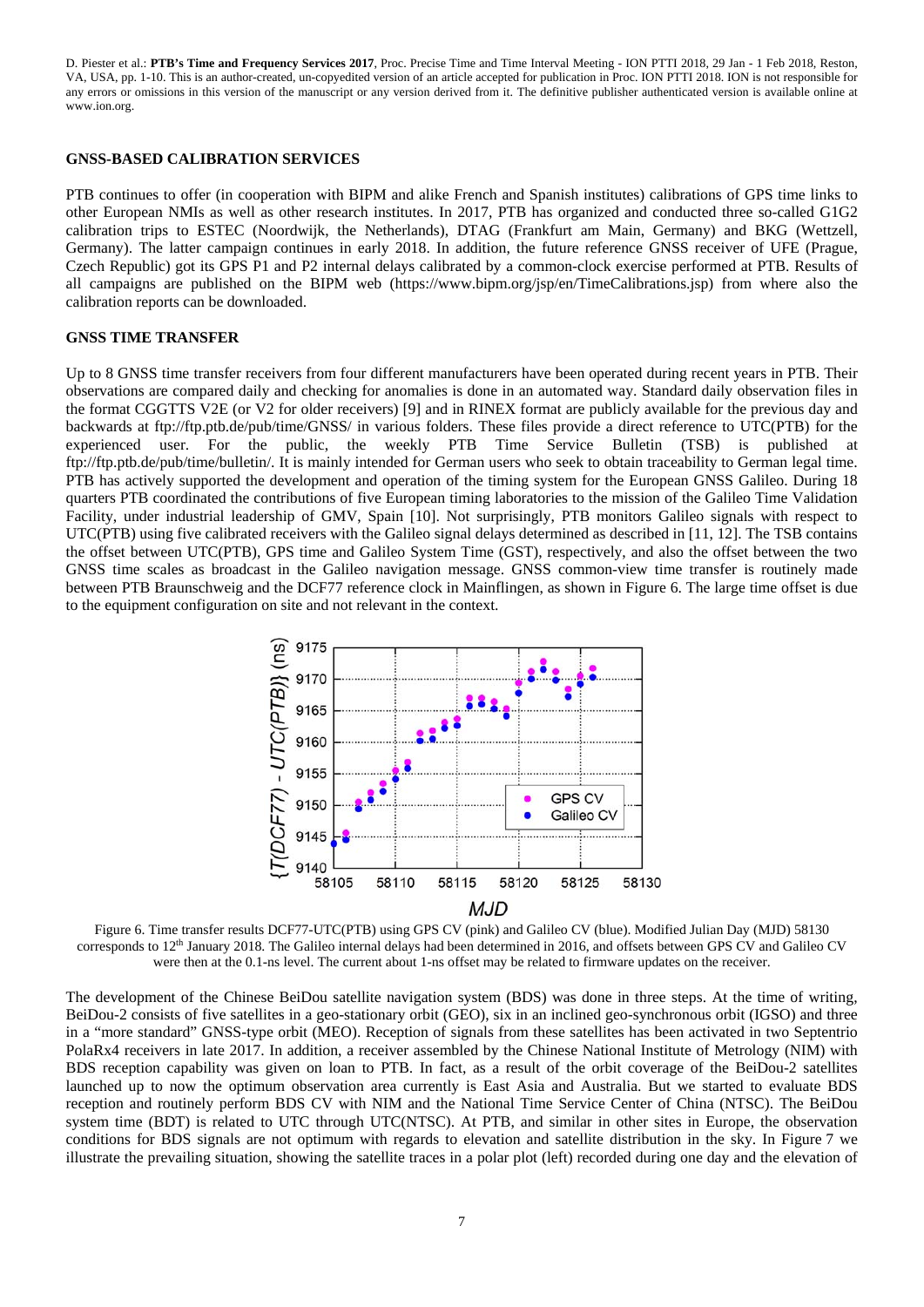satellites during two days in late December 2017. The accumulation of traces with low elevation in the North-East is due to the satellites in an inclined geo-stationary orbit. Satellite C05 is the single satellite in a geo-stationary orbit visible in Europe. As a consequence of the reception conditions, and probably influenced also by the signal properties themselves, the recordings of REFSYS (measured time difference between the GNSS time and the local reference) for BDS is considerably noisier then the equivalent plot from reception of Galileo. Both recordings shown in Figure 8 are from the same GNSS receiver and taken simultaneously.



Figure 7. Observation of BDS signals in PTB, left: satellite traces recorded during about one day, screen shot 2018-01-15, right: Elevation of observations during two days in December 2017.



Figure 8. Galileo and BeiDou reception in PTB: Recording of UTC(PTB) minus system time and number of observed satellites in view (Nobs) during 10 days. The Galileo signal delays were calibrated as described in [11]. BDS signal delays are unknown and the plotshows the results after subtraction of the mean value K; MJD 58110 corresponds to 2017-12-10.

Results of common view time transfer with NIM and NTSC using GPS, BeiDou and Galileo are subject of other contributions in these proceedings.

#### **FIBER OPTIC TIME TRANSFER**

On initiative of Deutsche Telekom Technik GmbH (DTAG) a cooperation with AGH University of Science and Technology (Krakow, Poland) and PTB has been initiated to establish a fiber optic time transfer link connecting PTB with DTAG test center in Bremen for an experimental proof of concept (PoC) [13, 14]. The motivation is to provide reliable means for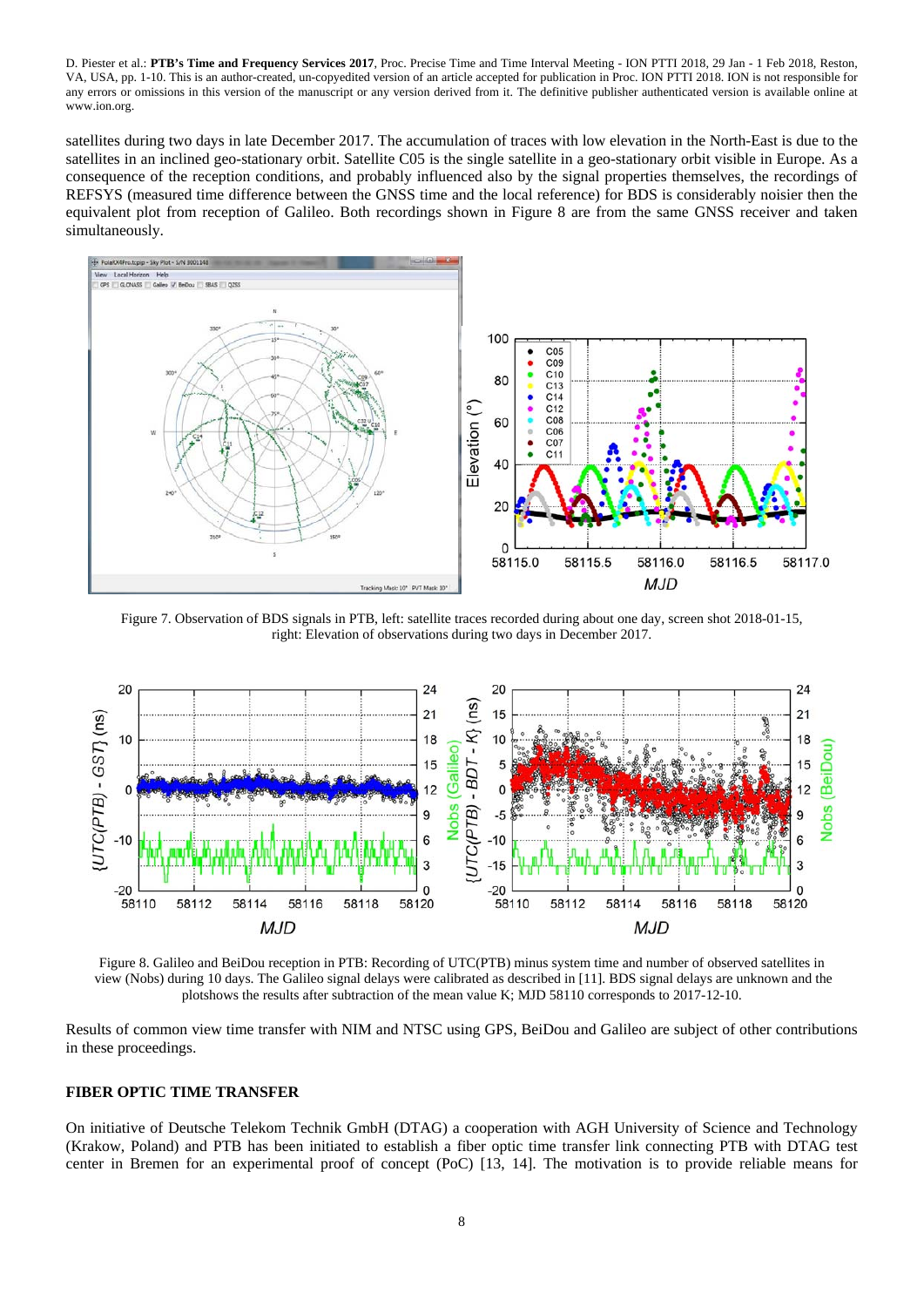synchronization in a so-called "supervision level" of future 5G telecom networks with precision and accuracy superior to those using state-of-the art GNSS time transfer receivers. In this experiment 1PPSand standard frequency (10 MHz) derived from UTC(PTB) were delivered to DTAG in Bremen by using the ELSTAB system designed by AGH. The link was established as a loop having both ends at PTB. In Bremen, a special so-called tapping module was installed to enable access to UTC(PTB). In November 2016, the setup was changed to PoC phase 2, in which a hub at DTAG premises in Hannover has been installed. Time transfer between PTB in Braunschweig and DTAG in Bremen has been established in two steps via the hub in Hannover [15]. Parts of the old PoC phase 1 installation have been kept offering an independent monitoring setup as long as necessary. In December 2017, work has been started to connect the time laboratory of Deutsche Telekom in Frankfurt am Main with the Hannover hub (see Figure 9). As soon as this link is operational, the two realizations of Coordinated Universal Time UTC(DTAG) and UTC(PTB) can be compared with significantly enhanced precision and accuracy.



Figure 9. Scheme of the fiber optic time transfer network (proof of concept phase 3) between Deutsche Telekom and PTB.

# **ACKNOWLEDGMENTS**

We acknowledge the support of the Chinese National Metrology Institute NIM providing PTB with a dedicated receiver on long term loan and Kun Liang of NIM for the support in operating the receiver. Qin Weijin of NTSC spent a year in PTB and her initiative and support in starting the use of BeiDou was highly welcome.

# **REFERENCES**

[1] D. Piester, A. Bauch, J. Becker, J. Leute, T. Polewka, F. Riedel, D. Sibold, E. Staliuniene, S. Weyers: **PTB's Time and Frequency Services 2015 – 2016**; Proc. 2017 Precise Time and Time Interval Meeting – ION PTTI 2017, 30 Jan – 2 Feb 2017, Monterey, CA, USA, pp. 53-61, 2017.

[2] D. Piester, A. Bauch, J. Becker, T. Feldmann, J. Leute, T. Polewka, F. Riedel, D. Sibold, E. Staliuniene, K. Teichel, S. Weyers: **PTB's Time and Frequency Services 2010 – 2014**; Proc. ION PTTI 2014 Precise Time and Time Interval Systems and Applications Meeting, 1-4 Dec 2014, Boston, MA, USA, pp. 26-32, 2014.

[3] J. Burbank, W. Kasch, D. L. Mills: **Network Time Protocol Version 4: Protocol and Algorithms Specification**. RFC 5905. doi:10.17487/rfc5905, 2010.

[4] P. Hetzel, T. Polewka, A. Söring, R. Metzger: **Time from European time keeping laboratories via telephone modem**; Proc. European Frequency and Time Forum (EFTF), 5-7 March 1996, Brighton, UK, pp. 540-547, 1996.

[5] P. Hetzel, T. Polewka, A. Söring, R. Metzger: **Zeitübertragung europäischer Zeitinstitute über Telefonmodem und das öffentliche Telefonnetz**; Kleinheubacher Berichte, vol. 40, pp. 343-350, 1997.

[6] Bureau International des Poids et Mesures: **BIPM Annual Report on Time Activities – Vol. 10 – 2015**; Pavillon de Breteuil, Sévres Cedex, France, 2016.